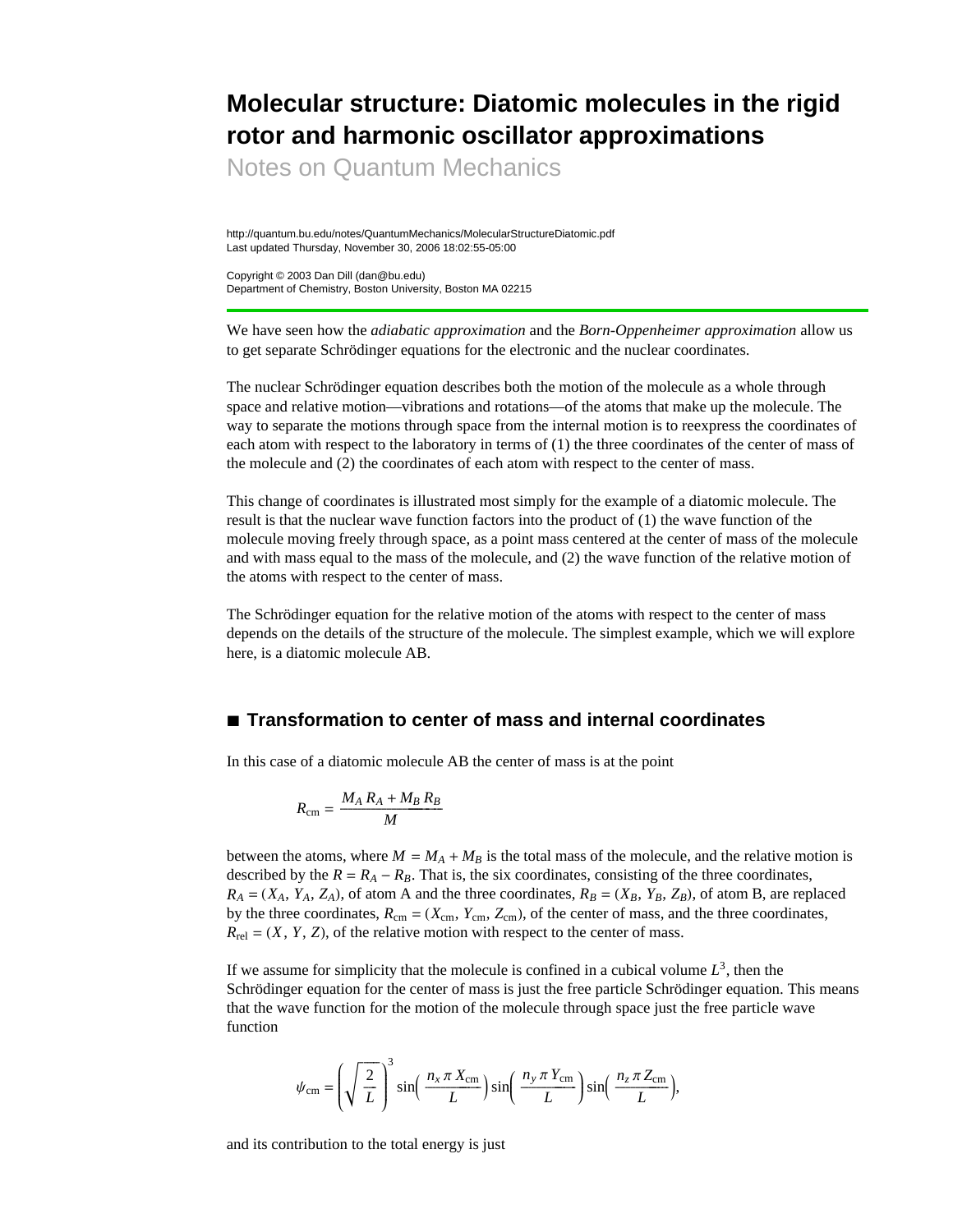$$
E_{\rm cm} = \frac{h^2}{8\,M\,L^2}\,(n_x^2 + n_y^2 + n_z^2).
$$

The Schrödinger equation for the relative motion about the center of mass is

$$
\left[-\frac{\hbar^2}{2\,\mu}\left(\frac{\partial^2}{\partial X^2}+\frac{\partial^2}{\partial Y^2}+\frac{\partial^2}{\partial Z^2}\right)+E_i(X,Y,Z)\right]\phi_i(X,Y,Z)=E_{\rm int}\,\phi_i(X,Y,Z),
$$

where  $E_{\text{int}} = \mathcal{E} - E_{\text{cm}}$  in the contribution of the internal motion to the total energy  $\mathcal{E}$ , and

$$
\mu = \frac{M_A M_B}{M_A + M_B}
$$

is the reduced mass of the molecule. We can actually simplify this Schrödinger equation somewhat by realizing that for a diatomic molecule the electronic eigenvalue, *Ei*, changes only when the separation between the two atoms changes. This means that  $E_i$  depends only on the internuclear distance,

$$
E_i(X, Y, Z) = E_i(R),
$$

and not at all on the oritentation  $\theta$ ,  $\phi$  of the axis in space. Note that now we (re-)use the symbol *R* to be

$$
R=\sqrt{X^2+Y^2+Z^2}.
$$

This simplification in turn means that we can separate the motion along the internuclear axis—the stretching and shrinking of *R*—from the rotation of the molecule about the center of mass by transforming to spherical polar internal coordinates,

$$
(X, Y, Z) \longrightarrow (R, \theta, \phi).
$$

From our study of rotational motion and the one-electron atom we know that this means we can write the nuclear wave function as

$$
\phi_i(X, Y, Z) = S_{ki}(R) Y_{JM}(\theta, \phi),
$$

in terms of spherical harmonics and a wave function  $S_{ki}(R)$  determined by the vibrational Schrödinger equation

$$
\left[-\frac{\hbar^2}{2\,\mu}\,\frac{1}{R}\,\frac{d^2}{d\,R^2}\,R + \frac{\hbar^2\,J(J+1)}{2\,\mu\,R^2} + E_i(R)\right]S_{ki}(R) = E_{\rm int}\,S_{ki}(R).
$$

The quantum number *k* indexes the number of loops in the wave function  $S_k$  *i*( $R$ ) and the index *i* indicates the parametric dependence of wave function  $S_{ki}(R)$  on the electronic potential curve,  $E_i(R)$ .

In a way analogous to what we did in the one-electron atom, we can define a related vibrational wave function

$$
\chi_{k\,i}(R)=R\,S_{k\,i}(R)
$$

to transform the vibrational Schrödinger equation into pure curvature form

$$
\left[-\frac{\hbar^2}{2\,\mu}\,\frac{d^2}{d\,R^2}+\frac{\hbar^2\,J(J+1)}{2\,\mu\,R^2}+E_i(R)\right]\chi_{ki}(R)=E_{\rm int}\,\chi_{ki}(R).
$$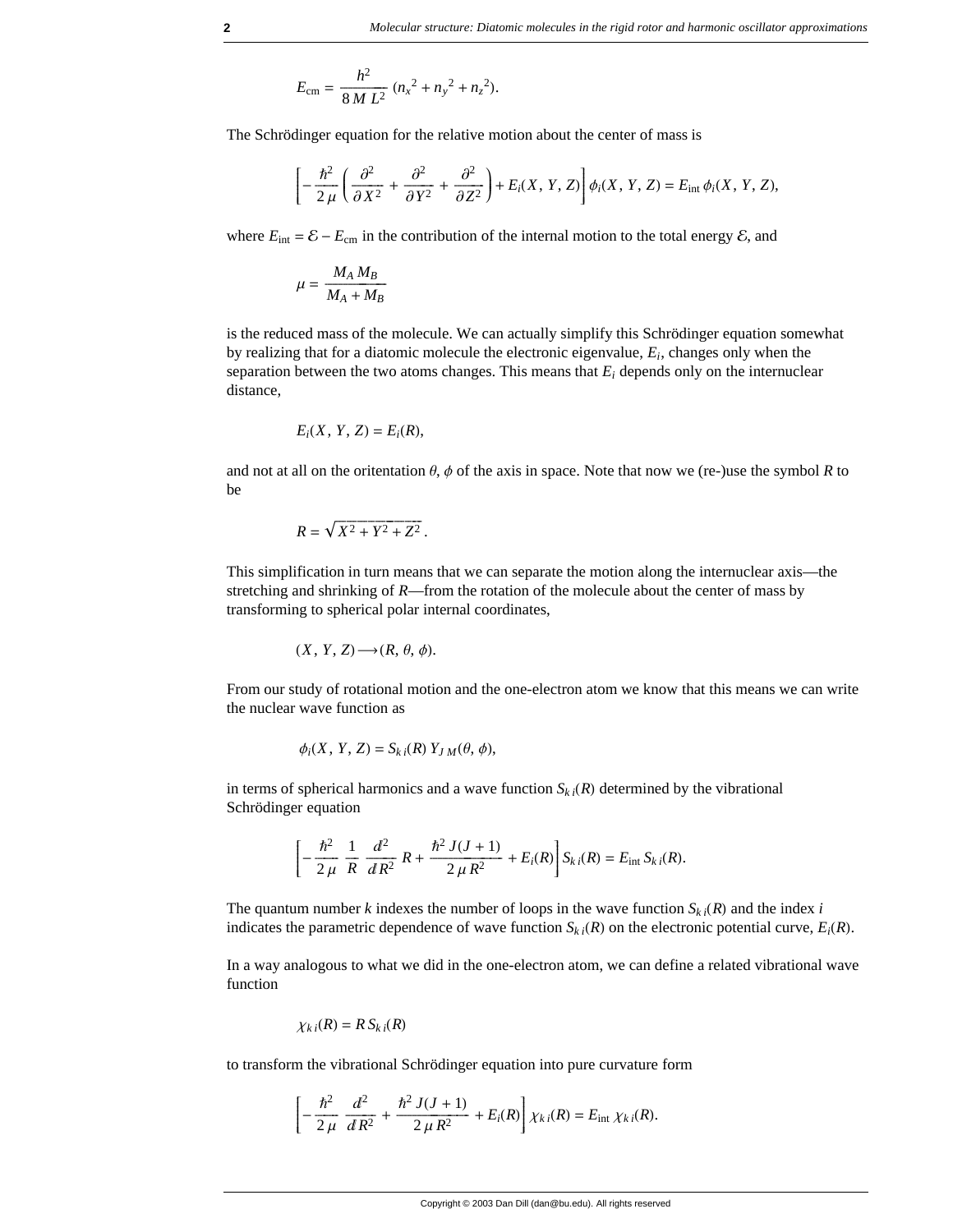## **à The rigid rotor and harmonic oscillator approximations**

A simple picture of a nuclear motion in a diatomic molecule is two masses connected by a spring. The masses can vibrate, stretching and compressing the spring with respect to the equilibrium spring length (the bond length), The masses can also rotate about the fixed point at the center of mass. The question arises whether the rotation can affect the vibration, say by stretching the spring. To answer this question, we can compare the expected frequencies of vibrational motion and rotational motion.

Now, we know that since molecules in an eigenstate do not move, we need to discuss motion in terms of wave packets. For vibrations, wave packets oscillate with at the harmonic (angular) frequency  $\omega_{\text{vib}} = \sqrt{k/\mu}$ . For rotations, the wave packets rotate with (angular) frequency roughly corresponding to the frequency

$$
\omega_{\text{rot}} = \frac{\text{angular momentum}}{\text{moment of inertia}} \longrightarrow \frac{\hbar \sqrt{J(J+1)}}{\mu R_e^2} \approx \frac{\hbar}{\mu R_e^2}.
$$

As example, for N<sub>2</sub> ground state,  $\tilde{\omega}_{\text{vib}} = 2358.5685 \text{ cm}^{-1}$ ,  $R_e = 1.0976968 \text{ Å}$ , and for N-14 the reduced mass is 7.00153720 amu. These values give  $\omega_{\text{vib}} = 7.07081 \times 10^{13}$  Hz and  $\omega_{\text{rot}} = 7.52781 \times 10^{11} \text{ Hz}.$ 

Verify these values for  $\omega_{\text{vib}}$  and  $\omega_{\text{rot}}$ .

The ratio of these values,  $\omega_{\text{vib}}/w_{\text{rot}} = 93.9291$ , means that the nitrogen molecule undergoes about 100 vibrations for each full rotation. This means that on average the molecule rotates at the midpoint of its vibrational excrusion, namely at the internuclear distance *Re*.

For this reason, it is a very good approximation is to assume that the rotational kinetic energy can be replaced by its value at the equilibrium internuclear distance, *Re*.

$$
\frac{\hbar^2 J(J+1)}{2 \mu R^2} \longrightarrow \frac{\hbar^2 J(J+1)}{2 \mu R_e^2}.
$$

This is known as the *rigid rotor approximation*. In this approximation the vibrational Schrödinger equation becomes

$$
\left[-\frac{\hbar^2}{2\,\mu}\,\frac{d^2}{d\,R^2} + E_i(R)\right]\chi_{ki}(R) = \left(E_{\rm int} - \frac{\hbar^2\,J(J+1)}{2\,\mu\,R_e^2}\right)\chi_{ki}(R).
$$

The equilibrium internuclear distance is determined by the balance of attractive electron-nuclear forces, repulsive nuclear-nuclear forces, and repulsive electron-electron forces. We can simplify things further by expanding the electronic potential energy in a Taylor series with respect to the equilibrium separation,

$$
E_i(R) = E_i(R_e) + \left(\frac{d E_i(R)}{d R}\right)_{R=R_e} (R - R_e) + \frac{1}{2} \left(\frac{d^2 E_i(R)}{d R^2}\right)_{R=R_e} (R - R_e)^2 + \dots
$$

Since, by definition,  $E_i(R)$  is a minimum at  $R = R_e$ , the second term in the series vanishes since the slope of  $E_i(R)$  is zero at the minimum. If we also ignore the cubic and higher terms in the expansion, then we can write the electronic potential energy as

$$
E_i(R) = E_i(R_e) + \frac{1}{2} \left( \frac{d^2 E_i(R)}{d R^2} \right)_{R=R_e} (R - R_e)^2.
$$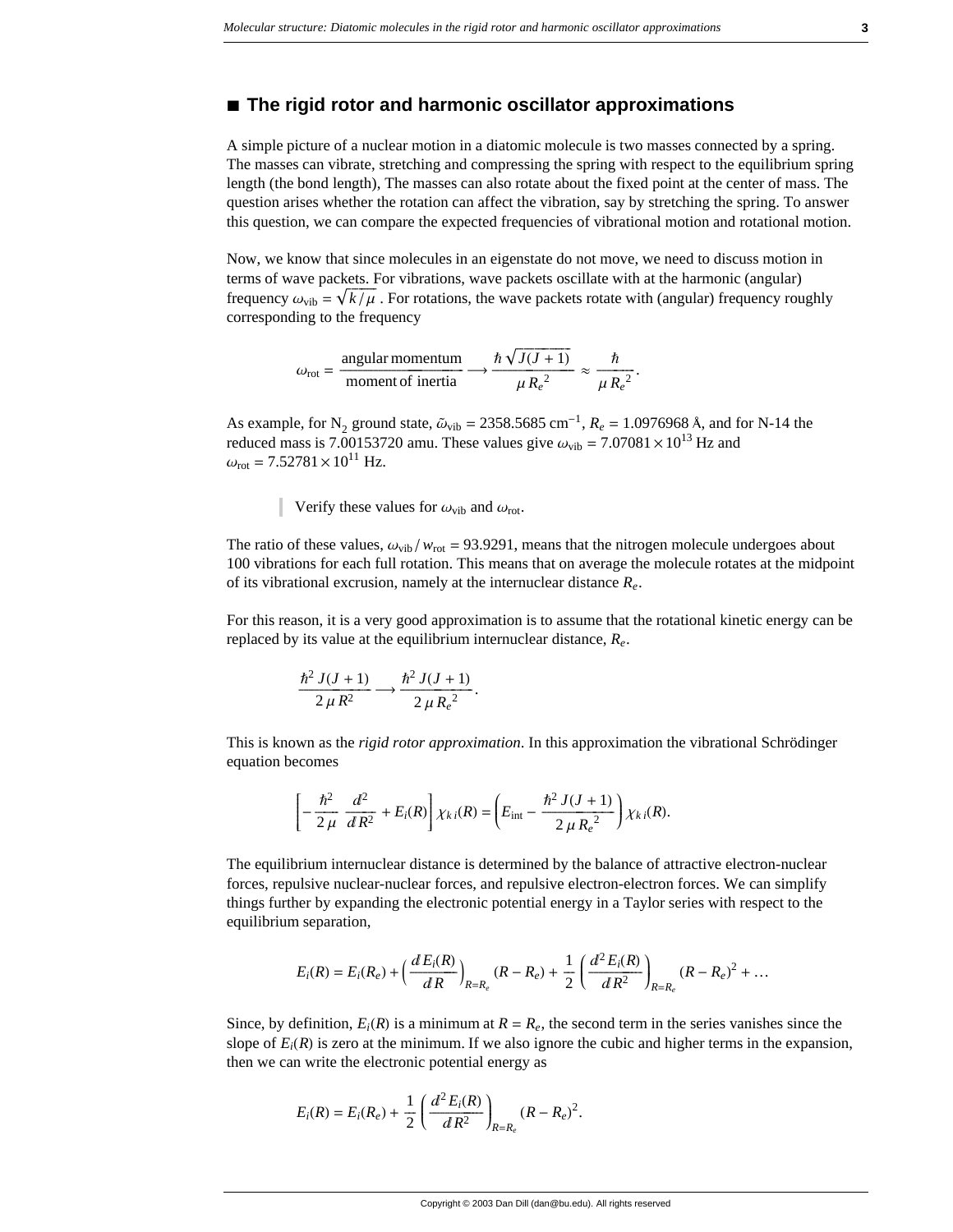This is known as the *harmonic oscillator approximation*. In this approximation the vibrational Schrödinger equation simplifies further to

$$
\left[-\frac{\hbar^2}{2\,\mu}\,\frac{d^2}{d\,R^2} + \frac{1}{2}\left(\frac{d^2\,E_i(R)}{d\,R^2}\right)_{R=R_e} (R - R_e)^2\right]\chi_{ki}(R)
$$

$$
= \left(E_{\rm int} - E_i(R_e) - \frac{\hbar^2\,J(J+1)}{2\,\mu\,R_e^2}\right)\chi_{ki}(R).
$$

This 'simplified' equation looks a little untidy. We can neaten it up in two ways.

First, the internal energy is the sum of contributions from electronic motion, vibrational motion, and electronic motion,

$$
E_{\text{int}} = E_{\text{elec}} + E_{\text{vib}} + E_{\text{rot}}.
$$

If we make the identifications

$$
E_{\text{elec}} = E_i(R_e)
$$
  

$$
E_{\text{rot}} = \frac{\hbar^2 J(J+1)}{2 \mu {R_e}^2},
$$

this means that the eigenvalue of the simplified vibrational Schrödinger equation is just  $E_{\text{vib}}$ , since

$$
E_{\rm int} - \left( E_i(R_e) + \frac{\hbar^2 J(J+1)}{2 \mu R_e^2} \right) = (E_{\rm elec} + E_{\rm vib} + E_{\rm rot}) - (E_{\rm elec} + E_{\rm rot}) = E_{\rm vib}.
$$

Second, harmonic potential energy is expressed most naturally as  $k \xi^2/2$ , in terms of a force constant  $k$  (Greek letter kappa) and displacement from equilibrium  $\xi$  (Greek letter xi). We can transform from the coordinate *R* to the displacement  $\xi = R - R_e$  using  $dR = d(\xi + R_e) = d\xi$ . The result is the vibrational Schrödinger equation

$$
\left(-\frac{\hbar^2}{2\,\mu}\,\frac{d^2}{d\xi^2}+\frac{1}{2}\,\kappa\,\xi^2\right)\chi_{ki}(\xi)=E_{\text{vib}}\,\,\chi_{ki}(\xi),
$$

.

where the force constant is

$$
\kappa = \left(\frac{d^2 E_i(R)}{d R^2}\right)_{R=R_e}
$$

## **à Grand summary of diatomic molecule molecular structure**

Using the adiabatic and Born-Oppenheimer approximations, we express the molecular wave function and total energy as

$$
\Psi_{\mathcal{E}}(R, r) \approx \psi_i(R, r) \phi_i(R) = \psi_i(R, r) \psi_{\rm cm}(X_{\rm cm}, Y_{\rm cm}, Z_{\rm cm}) \phi_i(X, Y, Z).
$$
  

$$
\mathcal{E} = E_{\rm cm} + E_{\rm int} = E_{\rm cm} + E_{\rm elec} + E_{\rm vib} + E_{\rm rot}
$$

The electronic wave function and energy are determined from

$$
H_{\infty}\psi_i(R,\,r)=E_i(R)\,\psi_i(R,\,r),
$$